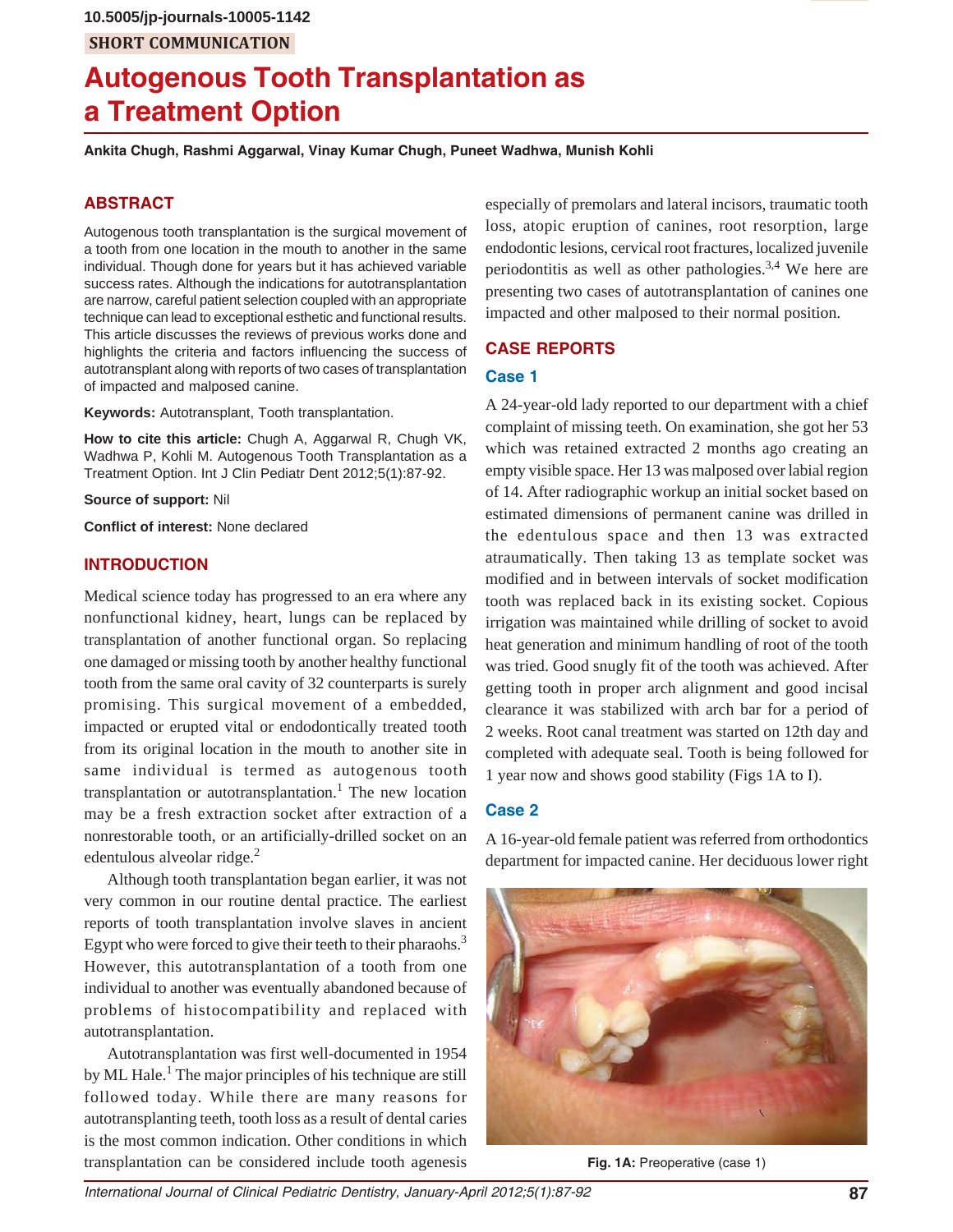

**Fig. 1B:** Preoperative IOPA



**Fig. 1E:** Socket manipulated according to malposed 13



**Fig. 1C:** Site for artificial drilling exposed



**Fig. 1F:** Malposed 13 transplanted



**Fig. 1D:** Initial drilling of socket

**Fig. 1G:** Malposed 13 splinted

canine was still present and based on radiographic analysis it was planned to extract her deciduous tooth and simultaneously remove her labially impacted canine atraumatically and enlarge the deciduous socket to accommodate the permanent counterpart. Her orthodontic treatment was almost complete except this part. A lower trapezoidal flap extending from premolar to premolar was

raised and impacted canine was exposed and adequate bone removal was done to atrumatically remove the tooth. Deciduous tooth was extracted and then keeping permanent as template socket was modified by drilling around it. After an adequate fit of tooth was achieved it was stabilized using arch bar for 3 weeks. Arch bar was removed and replaced with their retention appliance (Figs 2A to F).

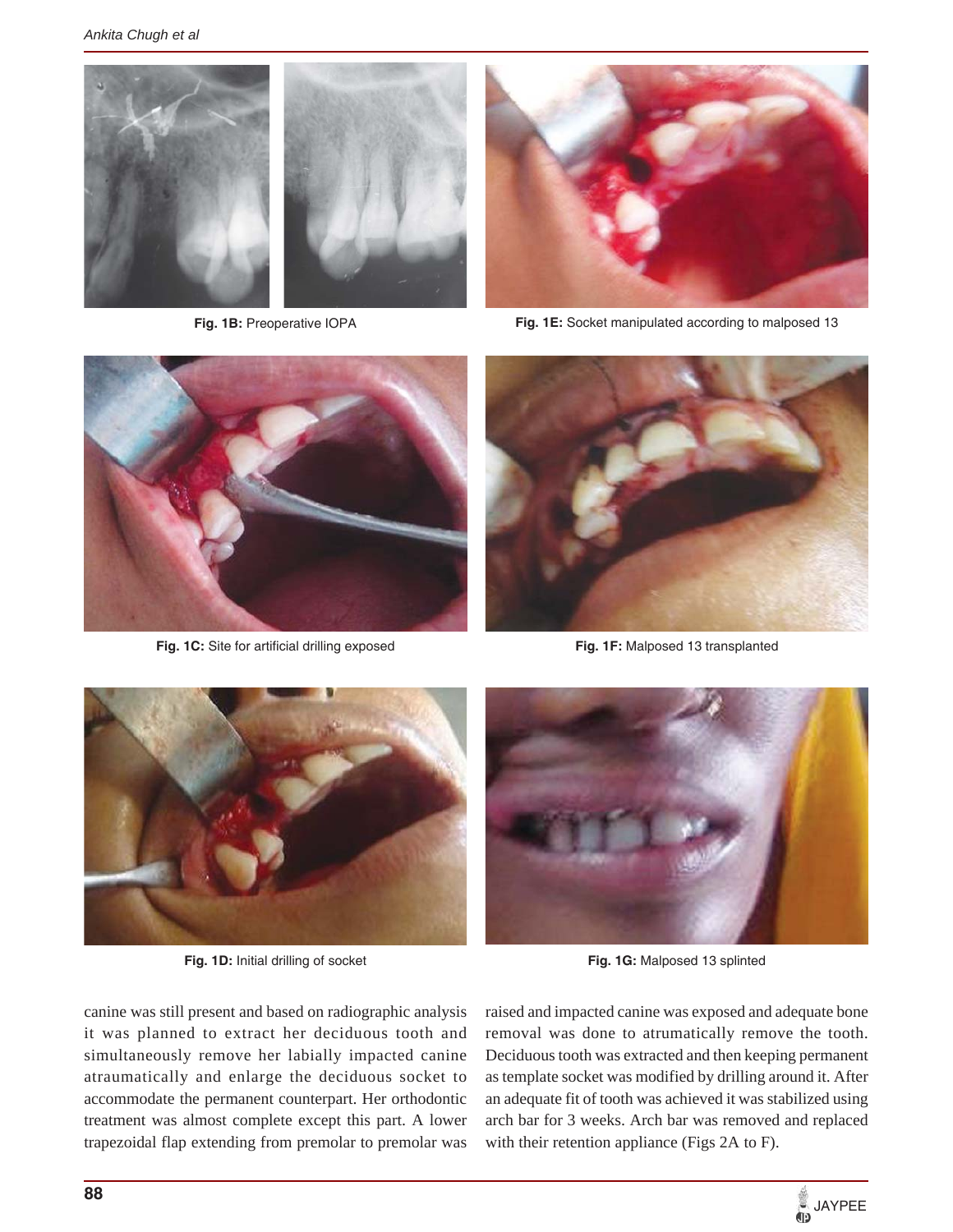



**Fig. 1H:** Immediate postoperative IOPA

**Fig.1I:** One month



## **DISCUSSION**

The understanding of the healing process of a transplanted tooth is imperative to its success. The preservation of favorable periodontal ligament (PDL) on the donor tooth is the critical factor for success. Reattachment occurs in about 2 weeks after autotransplantation between the PDL connective tissues of the donor root surface and the wall of recipient socket. When the damaged PDL surface is small, the healing can be achieved by cemental healing. However, when the damaged PDL surface is large, some of the root surface will be resorbed followed by apposition of bone rather than dentine, thus root resorption will ensure.<sup>2</sup>

Freshly extracted recipient sockets demonstrate higher success rate compared to artificially drilled ones due to contributions of the progenitors PDL cells on the recipient fresh extraction sockets. For proper differentiation of the PDL cells it is important to minimize inflammation. Inflammation will be minimized when the transplanted tooth is sealed with tight suturing by trimming and suturing of the gingival cuff around the tooth to prevent ingress of infective agents.<sup>2</sup> It is also important to minimize inflammatory pulpal response from the transplanted tooth. For fully developed donor teeth, root canal treatment should be initiated 2 weeks after transplantation. The interim period of 2 weeks is chosen to minimize trauma to the PDL in the initial reattachment healing phase, yet further delay will increase the chance of complication of inflammatory resorption secondary to pulpal infection. In the case of donor tooth with incomplete root formation, the preservation of the apical Hertwig's epithelial sheath is important to ensure pulpal regeneration and root maturation and eruption and therefore saving subsequent root canal procedures.

Successful transplantation depends on specific requirements of the patient, the donor tooth and the recipient site $1$ 



**Fig. 2B:** Flap raised



**Fig. 2C:** Impacted canine exposed

# **Candidate Criteria**

Candidates must be in good health with acceptable level of oral hygiene, able to follow postoperative instructions and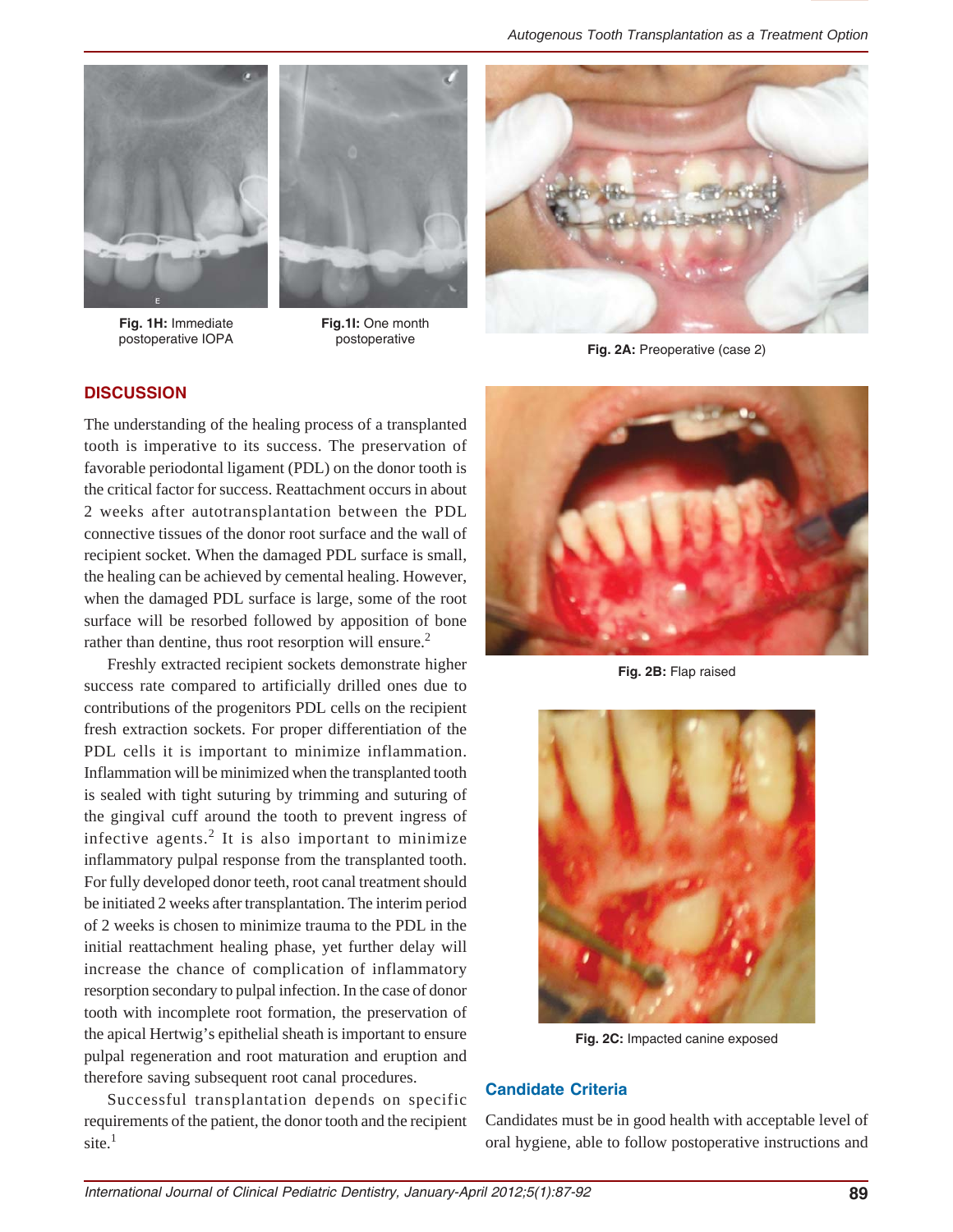

**Fig. 2D:** Impacted canine luxated



**Fig. 2E:** Deciduous canine extracted



**Fig. 2F:** Impacted canine transplanted in final position

available for follow-up visits. Most importantly, the patients must have a suitable recipient site and donor tooth.

#### **Recipient Site Criteria**

The most important criteria for success involving the recipient site is adequacy of sufficient alveolar bone support in all dimensions with adequate attached keratinized tissue to allow for stabilization of the transplanted tooth. In addition, the recipient site should be free from acute infection and chronic inflammation.<sup>12</sup>

## **Donor Tooth Criteria**

Most commonly used ones are premolars, canines, incisors and third molars. Initially reports concentrated on autotransplantation of either third molars or impacted canines, however in the late 1950s reports began to appear regarding the autotransplantation of other teeth.<sup>5</sup>

The donor tooth should be in such a position that extraction will be as atraumatic as possible. Abnormal root morphology, which makes removal exceedingly difficult is contraindicated for this surgery. Teeth with either open or closed apices may be donors; however, the most predictable results are obtained with teeth having between one-half to two-thirds completed root development.

After transplantation in cases where stability of transplant is in doubt then bonded wires may be used for 1 to 2 weeks. According to Pogrel<sup>6</sup> rigid splinting has adverse effects on periodontal and pulpal healing. Flexible splinting for 7 to 10 days is more appropriate as it allows functional movement as this movement is said to stimulate periodontal ligament cellular activity and bone repair.

 The classical autotransplantation technique involves the extraction of the donor tooth and preparation of the recipient site, using the donor tooth as a template. To minimize the extra-alveolar period, the donor site needs to be prepared so that further remodelling of the socket is not required once the graft is extracted. The use of surgical templates has been proposed to aid in socket preparation. Kugelberg et al reported the use of a selection of previously extracted and sterilized teeth as surgical templates.<sup>7</sup> These previously extracted teeth would be sized against the preoperative radiograph of the graft tooth, and then the closest match would be used to prepare the donor socket. Refinements to this technique have included casting models of the extracted teeth in cobalt-chrome to aid effective sterilization. However, the significant disadvantage of this technique is that the surgical template is only a crude estimate based on a magnified two-dimensional radiograph. Surgical templates can be produced from the three-dimensional data provided by the CBCT, by using a technique called rapid threedimensional prototyping. It aims to create an accurate physical three-dimensional model quickly from computerized data. It is hoped that the application of 3D prototyping will enhance the success of autotransplantation by making the technique less operator-sensitive and dramatically reduce extraoral time for the transplant.<sup>8</sup>

The available literature reports excellent success rates following tooth transplantation when the appropriate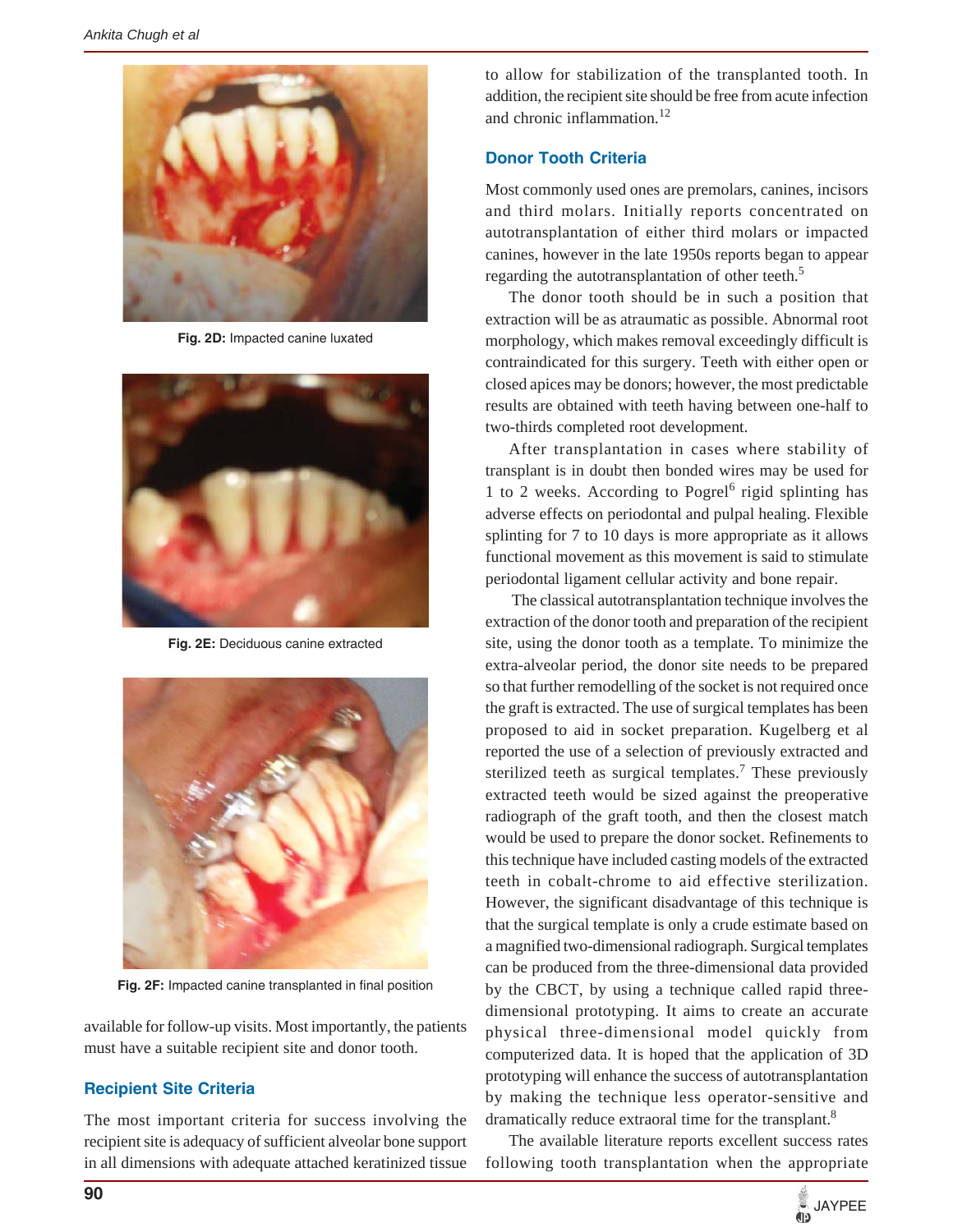protocol is followed. Andreasen<sup>9</sup> found 95 and 98% longterm survival rates for incomplete and complete root formation of 370 transplanted premolars observed over 13 years. Lundberg and Isaksson<sup>10</sup> had success in 94 and 84% of cases for open and closed apices respectively in 278 autotransplanted teeth over 5 years. Kugelberg et al<sup>11</sup> followed 23 immature and 22 mature teeth in 40 patients for up to 4 years, and reported success rates of 96 and 82% respectively. Czochrowska et al<sup>12</sup> reported on long-term success of autotransplanted teeth. They followed up 30 autotransplanted immature teeth, with a follow-up period of 17 to 41 years (mean 26.4 years), and reported success and survival rates of 90 and 72% respectively.

However, the reports of earlier done studies were variable and did not show such high success rates. Schwartz and others<sup>13</sup> showed success rates of only 76.2% at 5 years and 59.6% at 10 years. Similarly Pogrel<sup>6</sup> found that his success rate for 416 autotransplanted teeth was 72%.

The factors that lead to success have been extensively investigated. The most significant determinant for survival of the transplant is the continued vitality of the periodontal membrane. In cases where the periodontal ligament is traumatized during transplantation, external root resorption and ankylosis is often noted. Schwartz<sup>13</sup> tried to link the loss of the graft to specific prognostic factors and found that success rates were highest when donor teeth were premolars, had one-half to two-thirds root development, and experienced minimal trauma and limited extraoral time during surgery. Kristerson and Lagerström<sup>4</sup> reported that all the teeth that failed in their study had reports of difficulties in the surgical removal from the donor sites in the patient records. In the study by Andreasen et al,<sup>7</sup> it was found that length of extra-alveolar period was significantly related to future development of pulpal necrosis in the transplanted tooth. Here, it was found that of graft teeth stored extra-alveolar for <1 minute, 7 out of 102 (7%), developed pulp necrosis, whilst in teeth stored for >1 minute, 51 out of 258 (20%), would go on to develop pulp necrosis. Some specific parameters have been used to measure the health of the surviving transplant. These parameters include marginal periodontal attachment, mobility, pain, root resorption, root development, sensitivity to percussion, gingival pocket depth, presence of gingivitis and fistulae.<sup>1,3-5</sup>

The most common cause of failure of the autotransplant is chronic root resorption. The causes of tooth loss reported following transplantation from most common to least common are inflammatory resorption, replacement resorption (ankylosis), marginal periodontitis, apical periodontitis, caries and trauma. Inflammatory resorption

may become evident after 3 or 4 weeks, while replacement resorption may not become evident until 3 or 4 months after transplantation. The incidence of both types of resorption can be decreased with atraumatic extraction of the donor tooth and immediate transfer to the recipient site to minimize the risk of injury to the periodontal ligament.<sup>1</sup>

To assess the usefulness of this technique its comparison with implantology is inevitable. Implantology has become popular in recent years in terms of predictability in both success rate and esthetic result. However osseointegrated implants are contraindicated in the growing child because they behave like an ankylosed tooth and do not maintain their position in the arch as further growth of the maxilla occurs, becoming increasingly submerged. The beauty of transplanted teeth is that they are biological and able to erupt in harmony with adjacent teeth and growing jaws. Autotransplantation if successful ensures that alveolar bone is maintained due to physiological stimulation of the periodontal ligament.

Cost-effectiveness is another obvious advantage of this procedure which enables the utilization of a tooth that is hitherto nonfunctional. The main disadvantages are surgical involvements, technique sensitivity, relatively low versatility in their applications (e.g. tooth and space size discrepancy) and more importantly low predictability in results compared to conventional prosthetic restoration like implants, bridge and dentures.

#### **CONCLUSION**

The science of autotransplantation has progressed and studies demonstrate that it is a viable option for tooth replacement for carefully selected patients. There is obvious limitation in terms of versatility in the application of transplantation *vs* implantation because of size and morphology of donor tooth being the major constraint. It is also more technique sensitive. However, our experience in autotransplantation demonstrates that it is a viable treatment alternative especially in growing adolescents as it provides a biological and economical treatment alternative for tooth replacement.

#### **REFERENCES**

- 1. Howlader MMR, Begum S, Naulakha D. Autogenous tooth transplantation from ectopic position: A case report and review of literature. J Bangladesh Coll Phys Surg 2006;24(2):79-85.
- 2. Eddie CK YAU. Tooth autotransplantation as a treatment option. Dent Bullet 2009;14(6):21-24.
- 3. Cohen AS, Shen TC, Pogrel MA. Transplanting teeth successfully: autografts and allografts that work. J Am Dent Assoc 1995;126(4):481-485.
- 4. Kristerson L, Lagerström L. Autotransplantation of teeth in cases with agenesis or traumatic loss of maxillary incisors. Eur J Orthod 1991;13(6):486-492.